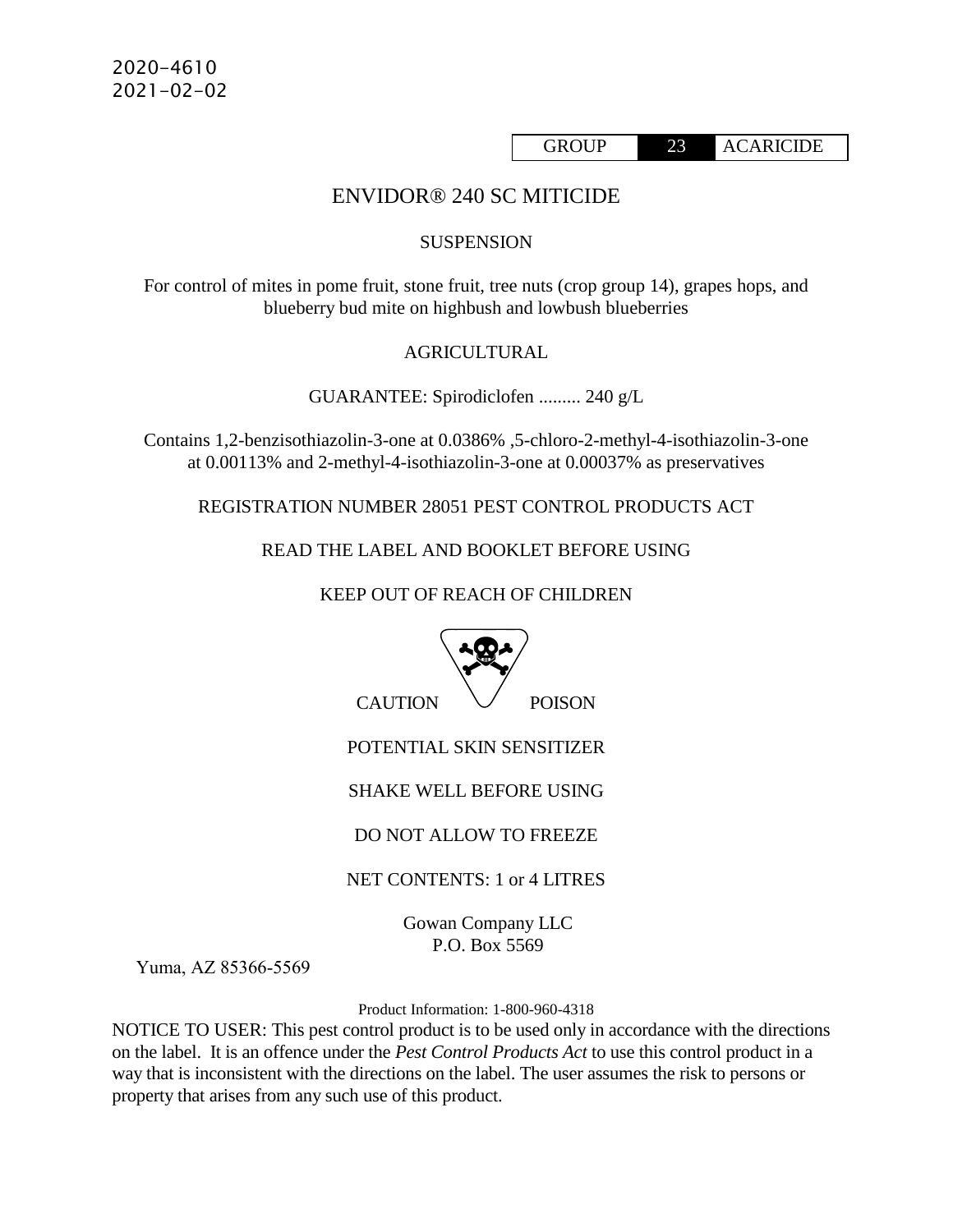# **PRECAUTIONS**

# KEEP OUT OF REACH OF CHILDREN

Harmful if swallowed or absorbed through skin. Potential skin sensitizer. Do not get in eyes, on skin or on clothing. Prolonged or frequent repeated skin contact may cause allergic reactions in some individuals.

Personal Protective Equipment (PPE)

Mixers, loaders and other handlers must wear:

- Long-sleeved shirt and long pants
- Waterproof gloves
- Shoes plus socks

Applicators must wear:

- Long-sleeved shirt and long pants
- Shoes plus socks

Follow manufacturer's instructions for cleaning/maintaining Personal Protective Equipment (PPE). If no such instructions for washables, use detergent and hot water. Keep and wash PPE separately from other laundry.

User safety recommendations:

Users should:

- Wash hands thoroughly with soap and water after handling and before eating, drinking, chewing gum, using tobacco or using the toilet.
- Remove clothing immediately if pesticide gets inside. Then wash thoroughly and put on clean clothing.
- Remove Personal Protective Equipment immediately after handling this product.
- Wash the outside of gloves before removing.
- As soon as possible, wash thoroughly and change into clean clothing.

## RESTRICTED ENTRY INTERVAL:

For Grapes:

Restricted-entry Interval (REI): For the purposes of cane-girdling and turning, do not enter or allow worker entry into treated areas during the REI of 2 days.

For all other uses:

Do not enter or allow worker entry into treated areas during the restricted-entry interval (REI) of 12 hours.

For Hops:

Restricted-entry Interval (REI): For the purposes of stripping and training, do not enter or allow worker entry into treated areas during the restricted entry interval (REI) of 2 days after application.

NOTE: If this pest control product is to be used on a commodity that may be exported to the U.S. and you require information on acceptable residue levels in the U.S., visit CropLife Canada's web site at: **[www.croplife.ca.](http://www.croplife.ca/)**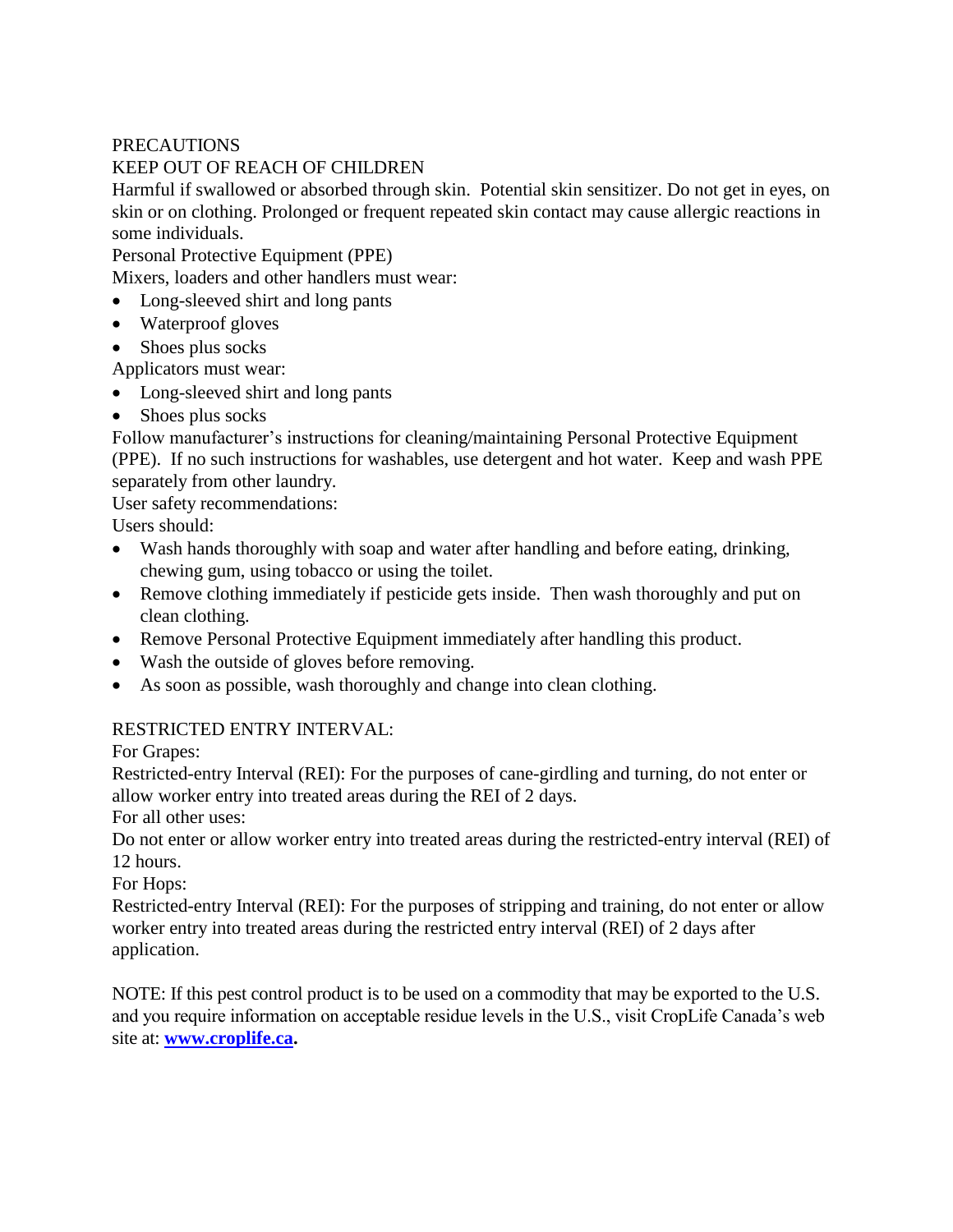### ENVIRONMENTAL HAZARDS

Toxic to bees. DO NOT apply this product during crop flowering period or when flowering weeds are present in the field, orchard or vineyard.

This product is TOXIC to certain beneficial insects (e.g., predatory mites). Minimize spray drift to reduce harmful effects on beneficial insects in habitats next to the application site, such as hedgerows and woodland.

TOXIC to aquatic organisms and non-target terrestrial plants. Observe buffer zones specified under Directions for Use.

DO NOT apply this product directly to aquatic habitats (such as lakes, rivers, sloughs, ponds, prairie potholes, creeks, marshes, streams, reservoirs, ditches, wetlands, estuaries and marine habitats). DO NOT contaminate irrigation or drinking water supplies or aquatic habitats by cleaning of equipment or disposal of wastes.

As this product is not registered for the control of pests in aquatic systems, DO NOT use to control aquatic pests.

To reduce runoff from treated areas into aquatic habitats, consider the characteristics and conditions of the site before treatment. Site characteristics and conditions that may lead to runoff include, but are not limited to: heavy rainfall, moderate to steep slope, bare soil, poorly draining soil (e.g., soils that are compacted or fine textured such as clay). Avoid application of this product when heavy rain is forecast. Contamination of aquatic areas as a result of runoff may be reduced by including a vegetative strip between the treated area and the edge of the water body.

#### FIRST AID

IF SWALLOWED: Call a poison control centre or doctor immediately for treatment advice. Do not induce vomiting unless told to do so by a poison control centre or doctor. Do not give any liquid to the person. Do not give anything by mouth to an unconscious person.

IF ON SKIN OR CLOTHING: Take off contaminated clothing. Rinse skin immediately with plenty of water for 15–20 minutes. Call a poison control centre or doctor for treatment advice. IF IN EYES: Hold eye open and rinse slowly and gently with water for 15–20 minutes. Remove contact lenses, if present, after the first 5 minutes, then continue rinsing eye. Call a poison control centre or doctor for treatment advice.

IF INHALED: Move person to fresh air. If person is not breathing, call 911 or an ambulance, then give artificial respiration, preferably by mouth-to-mouth, if possible. Call a poison control centre or doctor for further treatment advice.

Take container, label or product name and Pest Control Product Registration Number with you when seeking medical attention.

#### TOXICOLOGICAL INFORMATION

No specific antidote is known. Treat the patient symptomatically. This product contains petroleum distillates. Vomiting may cause aspiration pneumonia.

#### STORAGE AND DISPOSAL

Do not contaminate water, food, or feed by storage or disposal.

PESTICIDE STORAGE: Store product in cool, dry place and in such a manner as to prevent cross-contamination with other pesticides, fertilizers, food and feed. Store product in original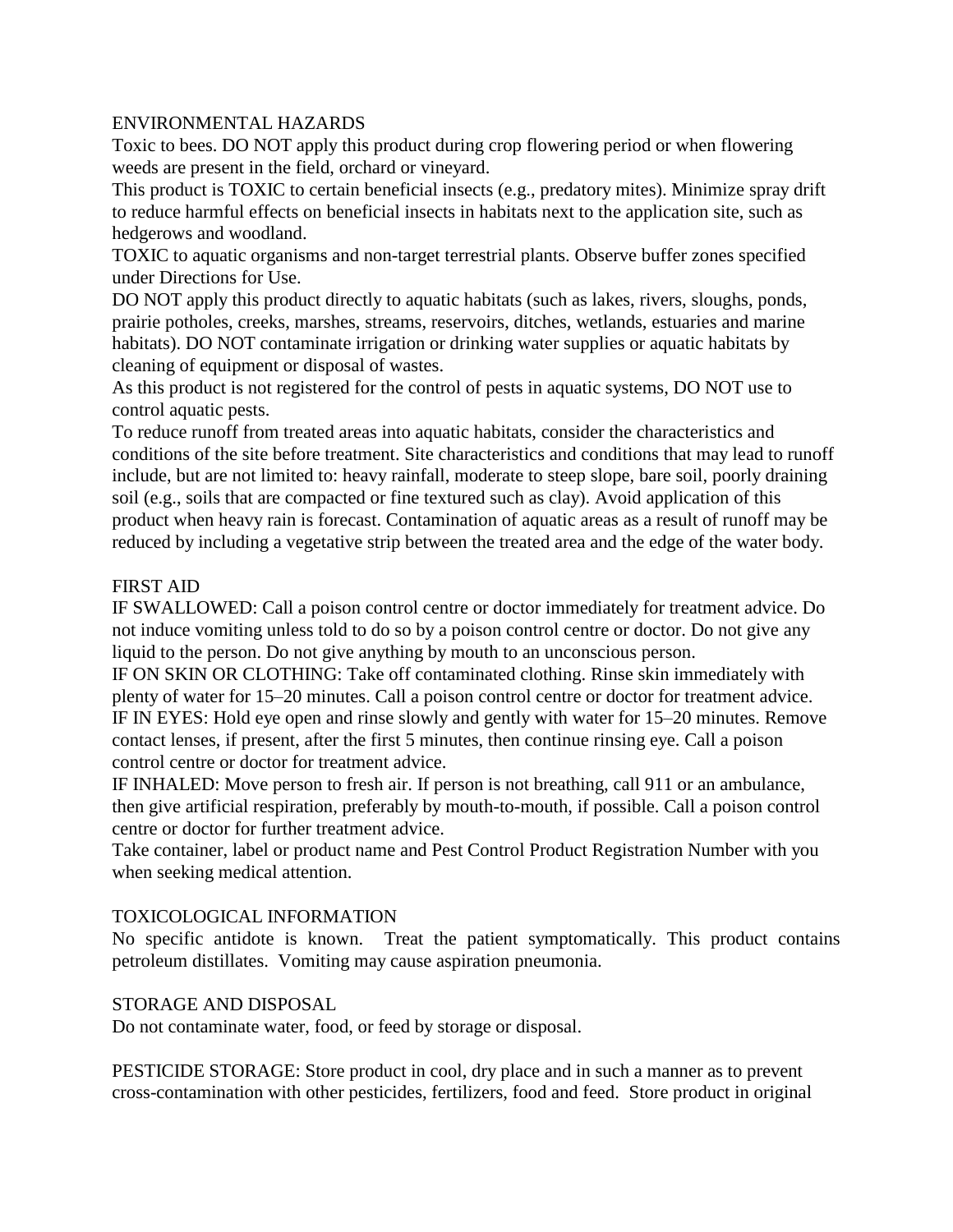container and out of reach of children, preferably in a locked storage area. Do not allow product or containers to freeze.

DISPOSAL: Do not reuse this container for any purpose. This is a recyclable container, and is to be disposed of at a container collection site. Contact your local distributor/ dealer or municipality for the location of the nearest collection site. Before taking the container to the collection site:

- Triple- or pressure-rinse the empty container. Add the rinsings to the spray mixture in the tank.
- Make the empty, rinsed container unsuitable for further use.

If there is no container collection site in your area, dispose of the container in accordance with provincial requirements. For information on disposal of unused, unwanted product, contact the manufacturer or the provincial regulatory agency. Contact the manufacturer and the provincial regulatory agency in case of a spill, and for clean-up of spills.

® ENVIDOR is a registered trademark of Gowan Company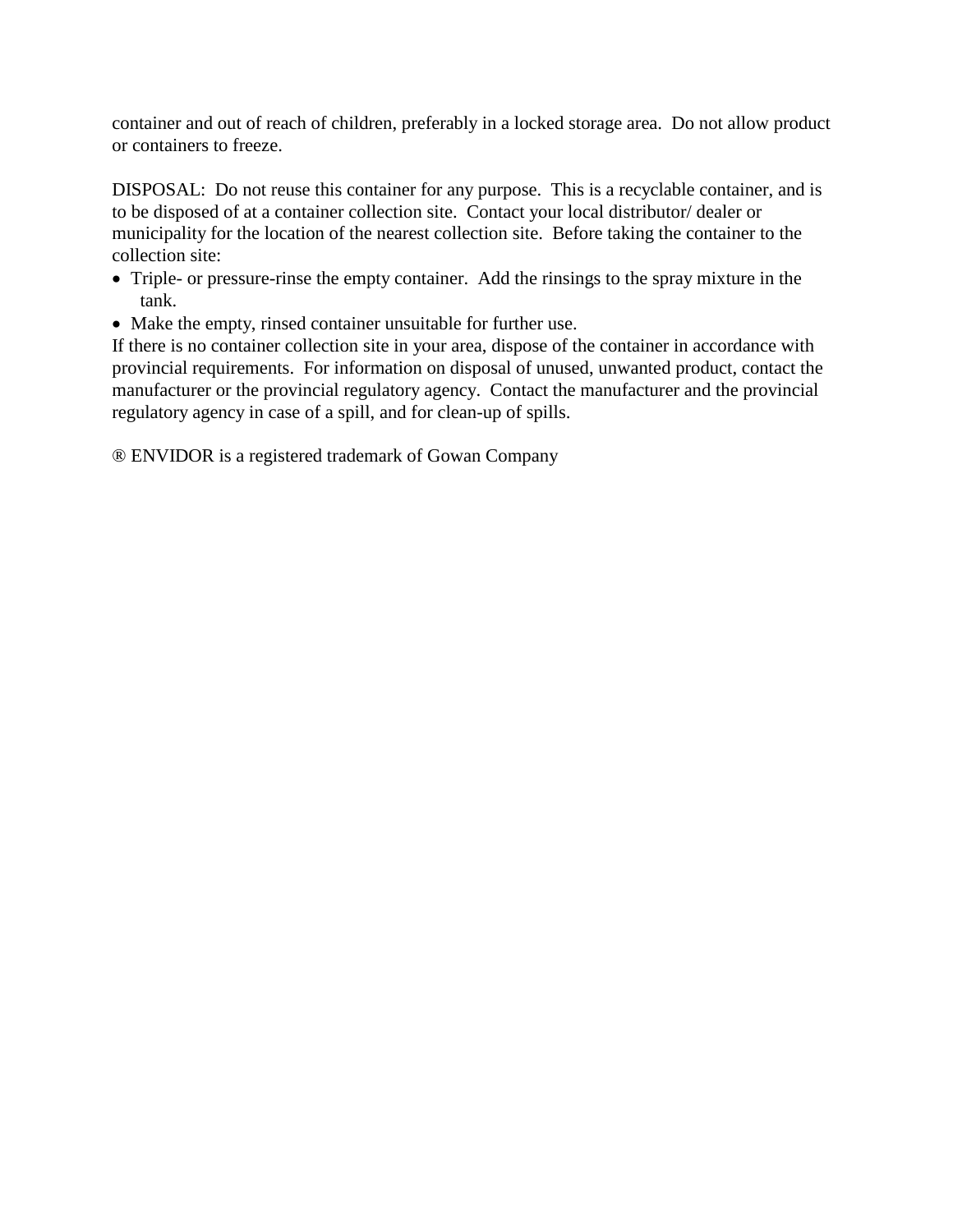# ENVIDOR® 240 SC MITICIDE

### SUSPENSION

For control of mites in pome fruit, stone fruit, tree nuts (crop group 14), grapes, hops, and blueberry bud mite on highbush and lowbush blueberries

## AGRICULTURAL

GUARANTEE: Spirodiclofen ......... 240 g/L

Contains 1,2-benzisothiazolin-3-one at 0.0386% ,5-chloro-2-methyl-4-isothiazolin-3-one at 0.00113% and 2-methyl-4-isothiazolin-3-one at 0.00037% as preservatives

REGISTRATION NUMBER 28051 PEST CONTROL PRODUCTS ACT

READ THE LABEL AND BOOKLET BEFORE USING

KEEP OUT OF REACH OF CHILDREN



 $CAUTION \quad \bigvee \quad POISON$ 

POTENTIAL SKIN SENSITIZER

SHAKE WELL BEFORE USING

DO NOT ALLOW TO FREEZE

NET CONTENTS: 1 or 4 LITRES

Gowan Company LLC P.O. Box 5569 Yuma, AZ 85366‐5569

Product Information: 1-800-960-4318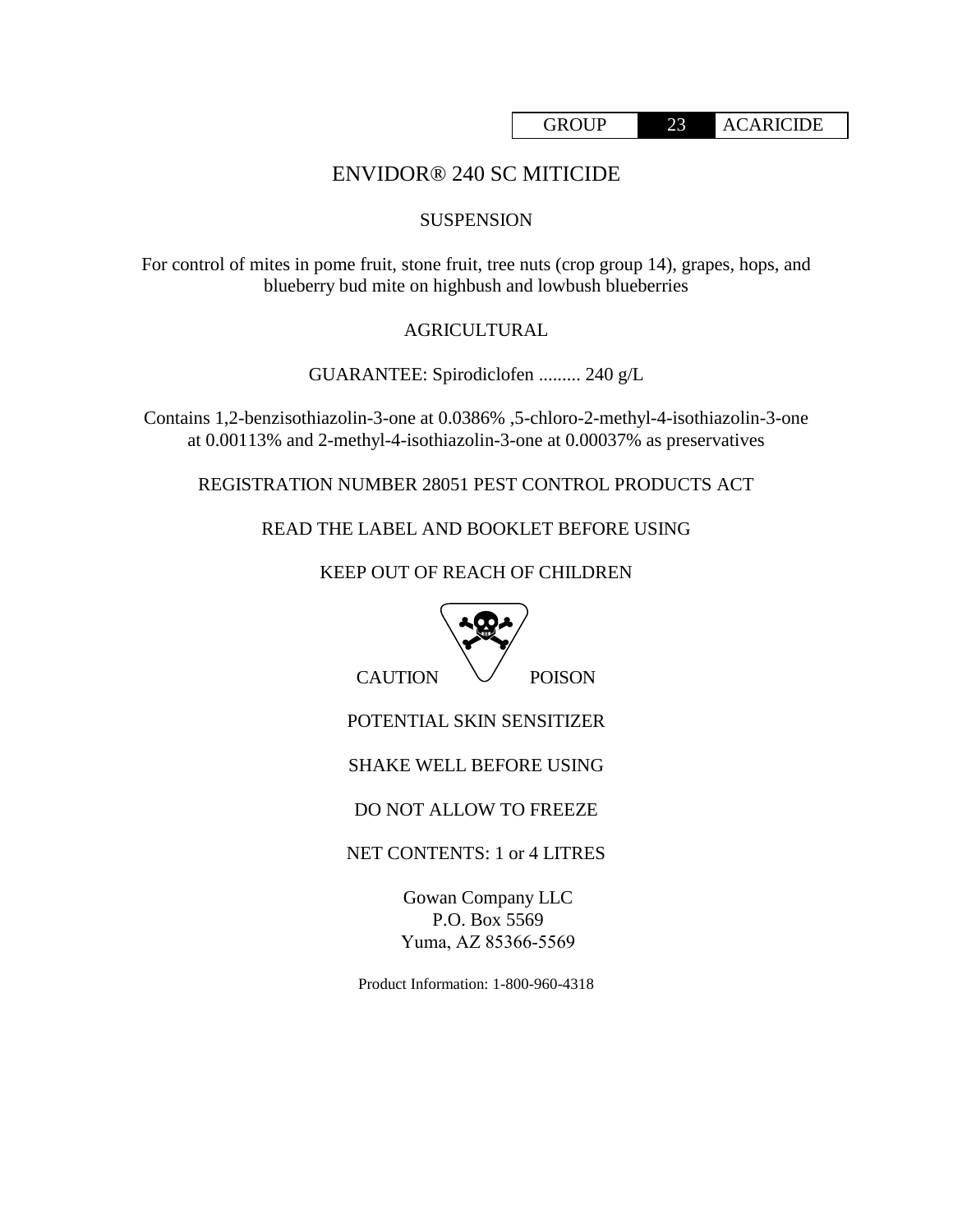NOTICE TO USER: This pest control product is to be used only in accordance with the directions on the label. It is an offence under the *Pest Control Products Act* to use this control product in a way that is inconsistent with the directions on the label. The user assumes the risk to persons or property that arises from any such use of this product.

# PRECAUTIONS

## KEEP OUT OF REACH OF CHILDREN

Harmful if swallowed or absorbed through skin. Potential skin sensitizer. Do not get in eyes, on skin or on clothing. Prolonged or frequent repeated skin contact may cause allergic reactions in some individuals.

Personal Protective Equipment (PPE)

Mixers, loaders and other handlers must wear:

- Long-sleeved shirt and long pants
- Waterproof gloves
- Shoes plus socks

Applicators must wear:

- Long-sleeved shirt and long pants
- Shoes plus socks

Follow manufacturer's instructions for cleaning/maintaining Personal Protective Equipment (PPE). If no such instructions for washables, use detergent and hot water. Keep and wash PPE separately from other laundry.

User safety recommendations:

Users should:

- Wash hands thoroughly with soap and water after handling and before eating, drinking, chewing gum, using tobacco or using the toilet.
- Remove clothing immediately if pesticide gets inside. Then wash thoroughly and put on clean clothing.
- Remove Personal Protective Equipment immediately after handling this product.
- Wash the outside of gloves before removing.
- As soon as possible, wash thoroughly and change into clean clothing.

## RESTRICTED ENTRY INTERVAL:

For Grapes:

Restricted-entry Interval (REI): For the purposes of cane-girdling and turning, do not enter or allow worker entry into treated areas during the REI of 2 days.

For all other uses:

Do not enter or allow worker entry into treated areas during the restricted-entry interval (REI) of 12 hours.

For Hops: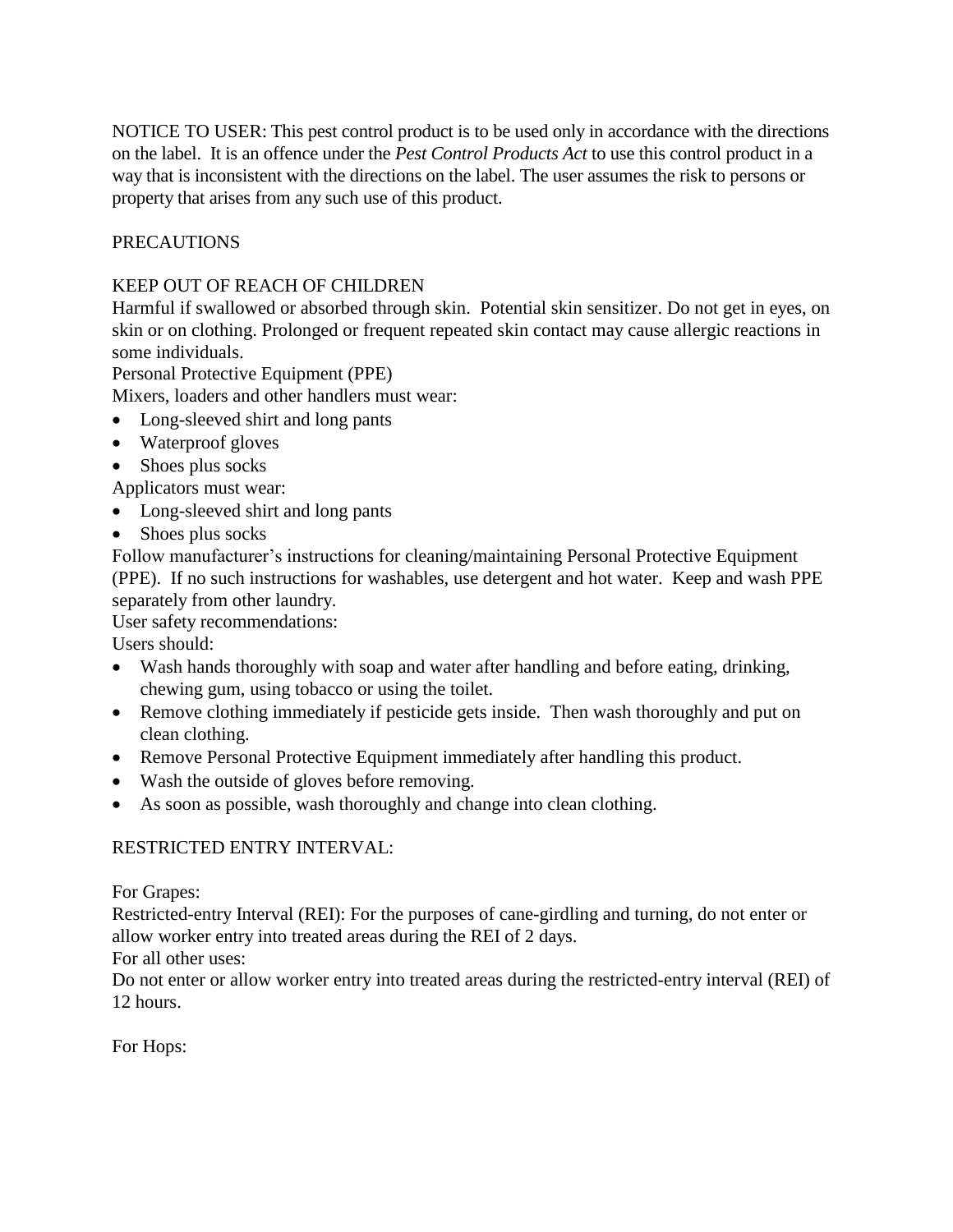Restricted-entry Interval (REI): For the purposes of stripping and training, do not enter or allow worker entry into treated areas during the restricted entry interval (REI) of 2 days after application.

NOTE: If this pest control product is to be used on a commodity that may be exported to the U.S. and you require information on acceptable residue levels in the U.S., visit CropLife Canada's web site at: **[www.croplife.ca.](http://www.croplife.ca/)**

#### ENVIRONMENTAL HAZARDS

Toxic to bees. DO NOT apply this product during crop flowering period or when flowering weeds are present in the field, orchard or vineyard.

This product is TOXIC to certain beneficial insects (e.g., predatory mites). Minimize spray drift to reduce harmful effects on beneficial insects in habitats next to the application site, such as hedgerows and woodland.

TOXIC to aquatic organisms and non-target terrestrial plants. Observe buffer zones specified under Directions for Use.

DO NOT apply this product directly to aquatic habitats (such as lakes, rivers, sloughs, ponds, prairie potholes, creeks, marshes, streams, reservoirs, ditches, wetlands, estuaries and marine habitats). DO NOT contaminate irrigation or drinking water supplies or aquatic habitats by cleaning of equipment or disposal of wastes.

As this product is not registered for the control of pests in aquatic systems, DO NOT use to control aquatic pests.

To reduce runoff from treated areas into aquatic habitats, consider the characteristics and conditions of the site before treatment. Site characteristics and conditions that may lead to runoff include, but are not limited to: heavy rainfall, moderate to steep slope, bare soil, poorly draining soil (e.g., soils that are compacted or fine textured such as clay). Avoid application of this product when heavy rain is forecast. Contamination of aquatic areas as a result of runoff may be reduced by including a vegetative strip between the treated area and the edge of the water body.

## FIRST AID

IF SWALLOWED: Call a poison control centre or doctor immediately for treatment advice. Do not induce vomiting unless told to do so by a poison control centre or doctor. Do not give any liquid to the person. Do not give anything by mouth to an unconscious person.

IF ON SKIN OR CLOTHING: Take off contaminated clothing. Rinse skin immediately with plenty of water for 15–20 minutes. Call a poison control centre or doctor for treatment advice. IF IN EYES: Hold eye open and rinse slowly and gently with water for 15–20 minutes. Remove contact lenses, if present, after the first 5 minutes, then continue rinsing eye. Call a poison control centre or doctor for treatment advice.

IF INHALED: Move person to fresh air. If person is not breathing, call 911 or an ambulance, then give artificial respiration, preferably by mouth-to-mouth, if possible. Call a poison control centre or doctor for further treatment advice.

Take container, label or product name and Pest Control Product Registration Number with you when seeking medical attention.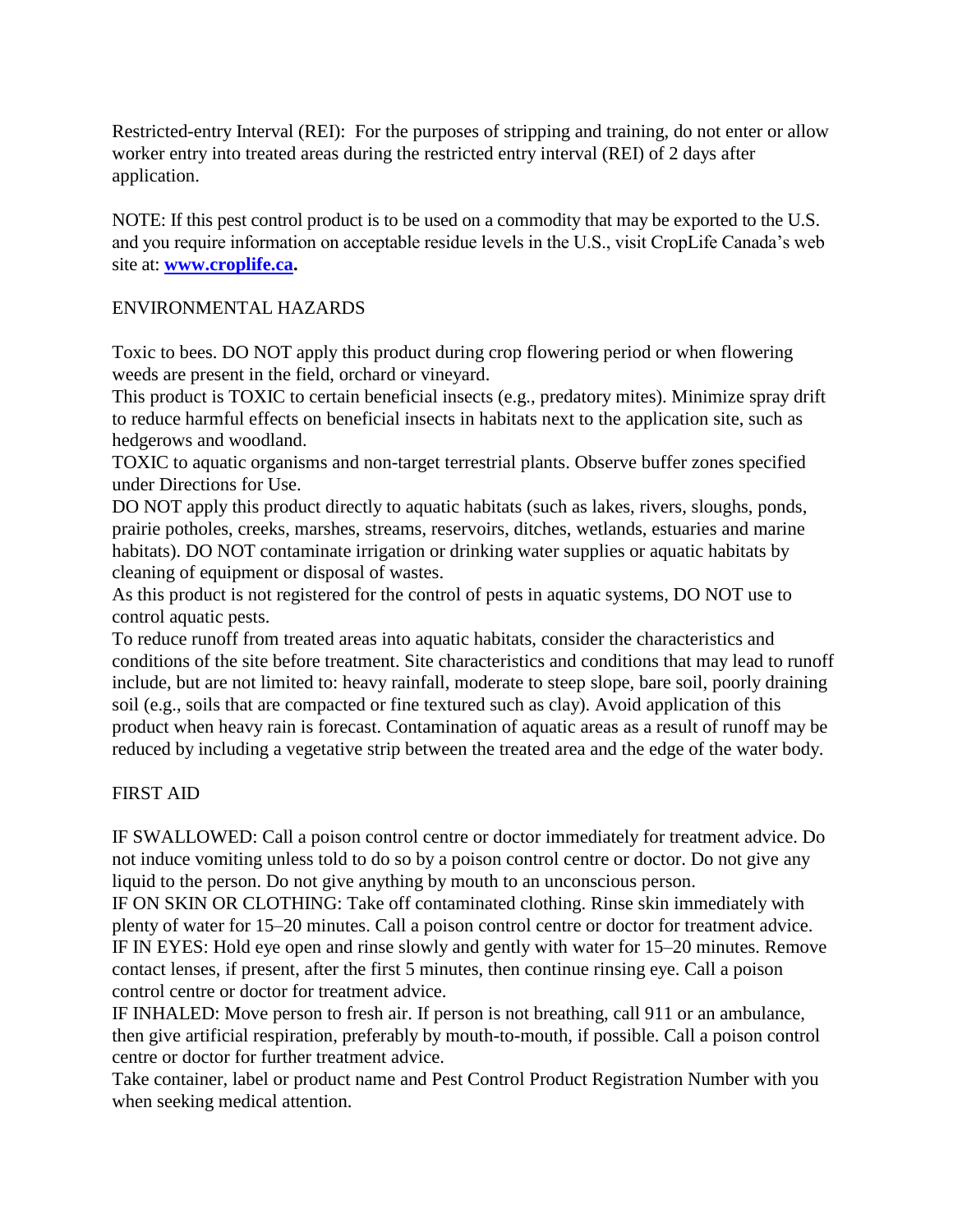### TOXICOLOGICAL INFORMATION

No specific antidote is known. Treat the patient symptomatically. This product contains petroleum distillates. Vomiting may cause aspiration pneumonia.

#### DIRECTIONS FOR USE

#### GENERAL INFORMATION

ENVIDOR 240SC Miticide is a Suspension Concentrate formulation. ENVIDOR 240SC Miticide is active by contact on mite eggs, all nymphal stages and adult females when applied at the specified rate. Application should be timed to coincide with threshold level in developing mite population. Consult local experts for treatment threshold. Performance evaluations should be made 7 to 10 days following application. ENVIDOR 240SC Miticide should be applied only through properly calibrated ground application equipment. Thorough coverage of all plant parts is required for optimum performance.

Read these entire DIRECTIONS FOR USE, PRECAUTIONS, and ENVIRONMENTAL

HAZARDS before using ENVIDOR 240SC Mitcide.

DO NOT APPLY BY AIR.

Do not apply through any type of irrigation system.

Do not apply in enclosed structures, such as greenhouses or plant houses.

Do not apply this product in a way that will contact workers or other persons, either directly or through drift. Only protected handlers may be in the area during application.

Do not tank-mix with spray adjuvants such as penetrators, stickers and spreaders.

#### SPRAY DRIFT MANAGEMENT RECOMMENDATIONS

The interaction of many equipment and weather related factors determine the potential for spray drift. The applicator is responsible for considering all of these factors when making application decisions. Avoiding spray drift is the responsibility of the applicator. Avoiding applications when wind direction is toward the aquatic area can reduce risk of exposure to sensitive aquatic areas.

Restrictions during Temperature Inversions: Do not make any applications during temperature inversions. Drift potential is high during temperature inversions. Temperature inversions restrict vertical air mixing, which causes small suspended droplets to remain close to the ground and move laterally in a concentrated cloud. Temperature inversions are characterized by increasing temperature with altitude and are common on nights with limited cloud cover and light to no wind. They begin to form as the sun sets and often continue into the morning. Their presence can be indicated by ground fog; however if fog is not present, inversions can also be identified by the movement of smoke from a ground source. Smoke that layers and moves laterally in a concentrated cloud (under low wind conditions) indicates an inversion, while smoke that moves upward and rapidly dissipates indicates good vertical mixing.

AIRBLAST (Air Assist) Specific Recommendations for Tree Crops: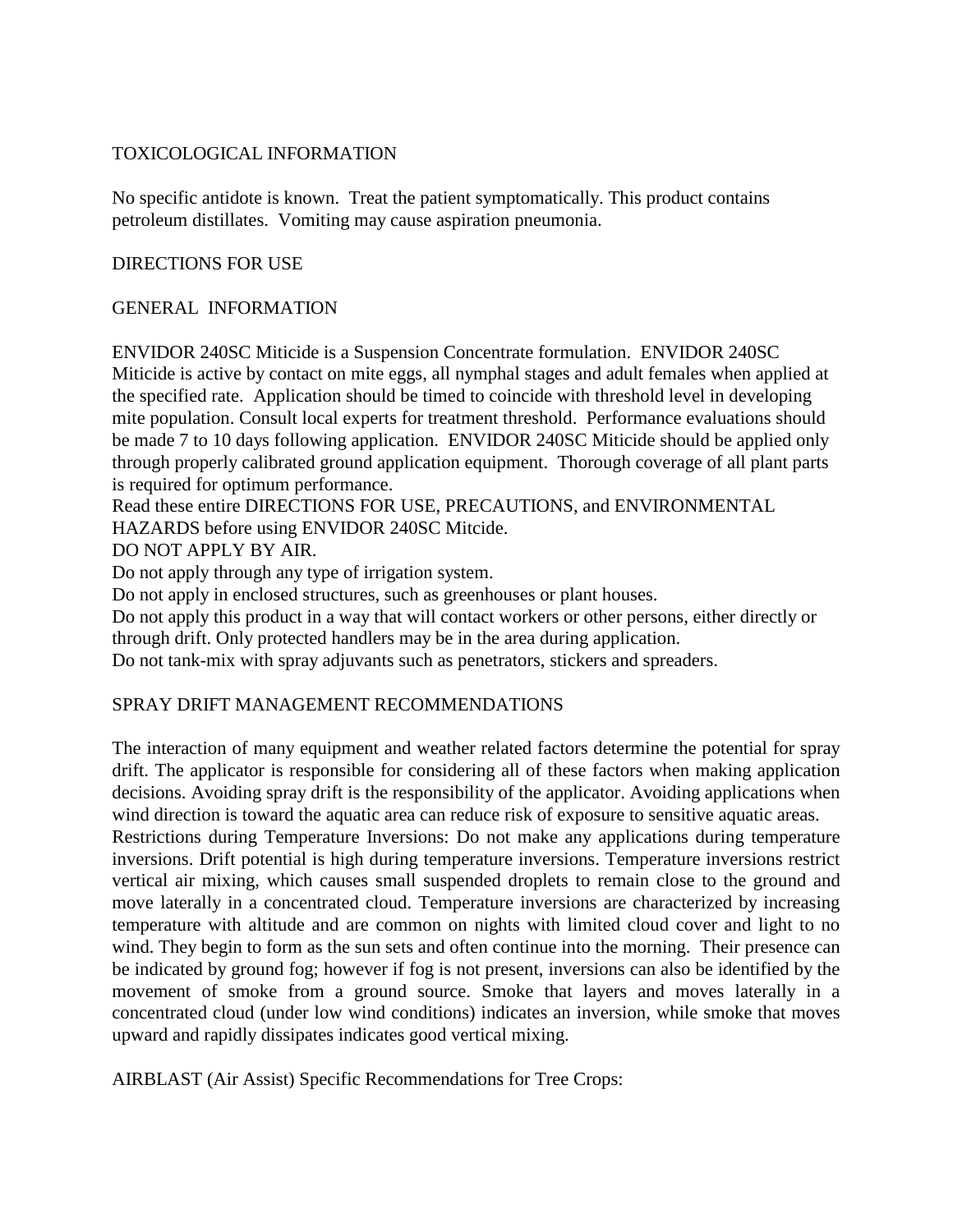Airblast sprayers carry droplets into the canopy of trees via an air stream directed radially or laterally. The following drift management practices should be followed:

- Adjust deflectors and aiming devices so that spray is only directed into the canopy.
- Block off upward pointed nozzles when there is no overhanging canopy.
- Use enough air volume to penetrate the canopy and provide good coverage.
- Do not allow the spray to go beyond the edge of the cultivated area (i.e. turn off sprayer when turning at end rows).
- For applications to the outside rows, only spray inward, toward the orchard.

## Airblast application:

DO NOT apply during periods of dead calm. Avoid application when winds are gusty. Airblast application: DO NOT direct spray above plants to be treated. Turn off outward pointing nozzles at row ends and outer rows. DO NOT apply when wind speed is greater than 16 km/h at the application site as measured outside of the treatment area on the upwind side.

# Field sprayer application:

DO NOT apply during periods of dead calm. Avoid application of this product when winds are gusty. DO NOT apply with spray droplets smaller than the American Society of Agricultural Engineers (ASAE) fine classification. Boom height must be 60 cm or less above the crop or ground.

## Buffer zones:

Use of the following spray methods or equipment **DO NOT** require a buffer zone: handheld or backpack sprayer and spot treatment.

The buffer zones specified in the table below are required between the point of direct application and the closest downwind edge of sensitive terrestrial habitats (such as grasslands, forested areas, shelter belts, woodlots, hedgerows, riparian areas and shrublands), sensitive freshwater habitats (such as lakes, rivers, sloughs, ponds, prairie potholes, creeks, marshes, streams, reservoirs and wetlands) and estuarine/marine habitats.

|                       | Crop                             |                    | Buffer Zones (metres) Required for the Protection of: |                  |             |
|-----------------------|----------------------------------|--------------------|-------------------------------------------------------|------------------|-------------|
| Method of Application |                                  |                    | <b>Aquatic Habitat of Depths:</b>                     |                  | Terrestrial |
|                       |                                  |                    | Less than $1 \text{ m}$                               | Greater than 1 m | Habitats:   |
| Field Sprayer*        | Highbush and lowbush blueberries |                    |                                                       |                  |             |
| Airblast              | Highbush and                     | Early growth stage |                                                       |                  |             |
|                       | lowbush                          |                    |                                                       |                  |             |
|                       | blueberries                      |                    |                                                       |                  |             |

\*For field sprayer application, buffer zones can be reduced with the use of drift reducing spray shields. When using a spray boom fitted with a full shield (shroud, curtain) that extends to the crop canopy, the labelled buffer zone can be reduced by 70%. When using a spray boom where individual nozzles are fitted with cone-shaped shields that are no more than 30 cm above the crop canopy, the labelled buffer zone can be reduced by 30%. For tank mixes, consult the labels of the tank-mix partners and observe the largest (most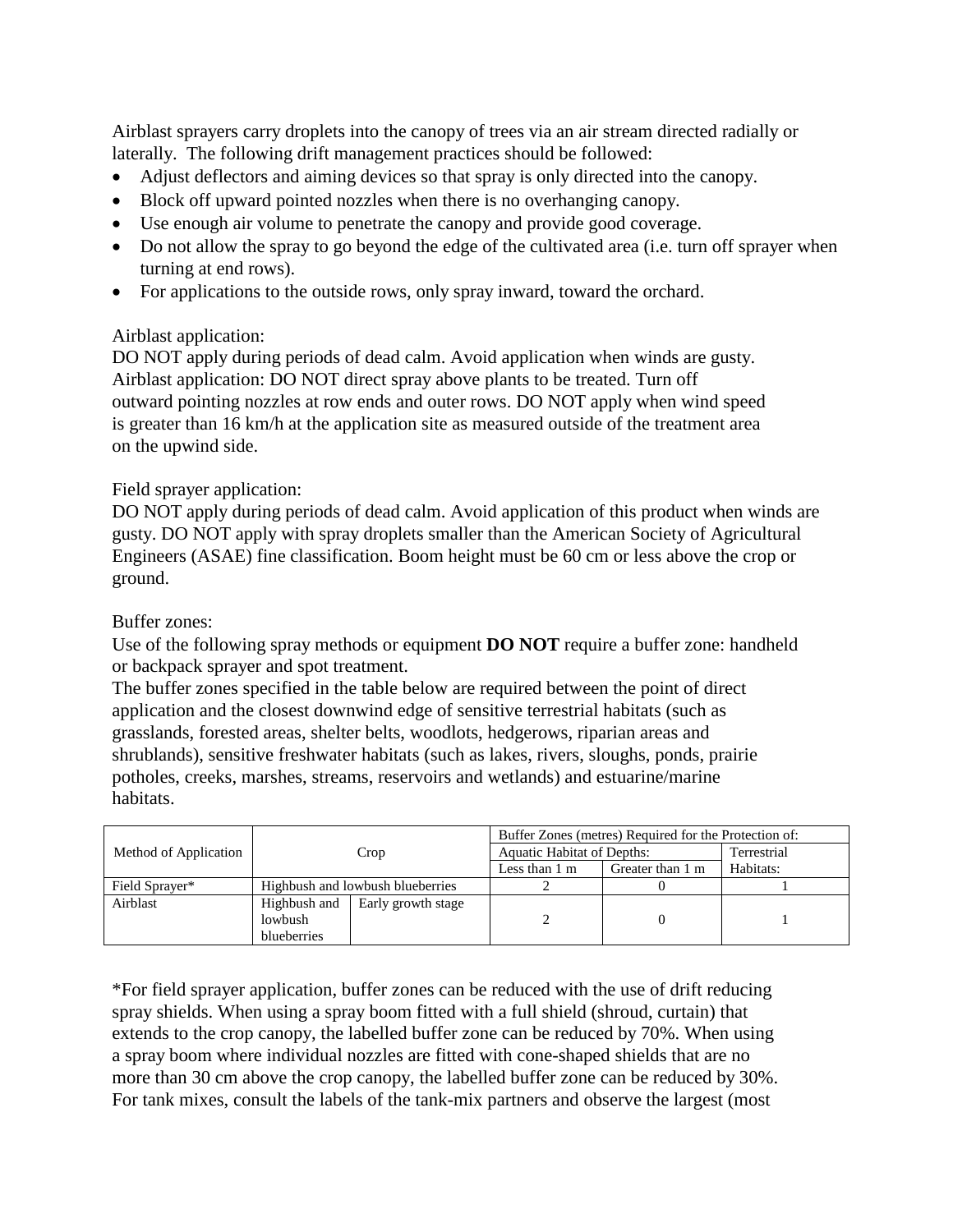restrictive) buffer zone of the products involved in the tank mixture and apply using the coarsest spray (ASAE) category indicated on the labels for those tank mix partners.

#### MIXING INSTRUCTIONS

To prepare the spray mixture, add a portion of the required amount of water to the spray tank then, with agitation, add EVIDOR 240SC Miticide. Complete filling the tank with balance of water needed. Maintain sufficient agitation during both mixing and application.

| RECOMMENDED APPLICATIONS                                                                       |                                                                                       |                                                                                                    |  |  |  |
|------------------------------------------------------------------------------------------------|---------------------------------------------------------------------------------------|----------------------------------------------------------------------------------------------------|--|--|--|
| <b>CROP</b>                                                                                    | <b>PEST</b>                                                                           | <b>RATE</b>                                                                                        |  |  |  |
|                                                                                                |                                                                                       | <b>ENVIDOR 240SC Miticide</b>                                                                      |  |  |  |
| Pome Fruit                                                                                     | European red mite,                                                                    | $0.75$ L/ha                                                                                        |  |  |  |
| Apple                                                                                          | Two-spotted spider mite,                                                              |                                                                                                    |  |  |  |
| Crabapple                                                                                      | McDaniel spider mite,                                                                 |                                                                                                    |  |  |  |
| Loquat                                                                                         | Apple rust mite,                                                                      |                                                                                                    |  |  |  |
| Mayhaw                                                                                         | Pear rust mite                                                                        |                                                                                                    |  |  |  |
| Pear                                                                                           |                                                                                       |                                                                                                    |  |  |  |
| Pear, Oriental                                                                                 |                                                                                       |                                                                                                    |  |  |  |
| Quince                                                                                         |                                                                                       |                                                                                                    |  |  |  |
| <b>Stone Fruit</b>                                                                             | European red mite,                                                                    |                                                                                                    |  |  |  |
| Apricot,                                                                                       | Two-spotted spider mite,                                                              |                                                                                                    |  |  |  |
| Cherry (sweet $&$ tart),                                                                       | McDaniel spider mite,                                                                 |                                                                                                    |  |  |  |
| Nectarine,                                                                                     | Peach silver mite                                                                     |                                                                                                    |  |  |  |
| Peach,                                                                                         |                                                                                       |                                                                                                    |  |  |  |
| Plum,                                                                                          |                                                                                       |                                                                                                    |  |  |  |
| Prune                                                                                          |                                                                                       |                                                                                                    |  |  |  |
|                                                                                                |                                                                                       |                                                                                                    |  |  |  |
|                                                                                                |                                                                                       | NOTE TO USER: READ THE FOLLOWING BEFORE USING THIS PRODUCT FOR THE                                 |  |  |  |
|                                                                                                |                                                                                       | INDICATED SPECIAL USE APPLICATIONS: The DIRECTIONS FOR USE for this product for                    |  |  |  |
| use on Tree Nuts (Crop Group 14) were developed by persons other than Bayer CropScience and    |                                                                                       |                                                                                                    |  |  |  |
|                                                                                                |                                                                                       | accepted for registration by Health Canada under the User Requested Minor Use Label Expansion      |  |  |  |
|                                                                                                | program. Bayer CropScience itself makes no representation or warranty with respect to |                                                                                                    |  |  |  |
|                                                                                                |                                                                                       | performance (efficacy) or crop tolerance (phytotoxicity) claims for this product when used on Tree |  |  |  |
| Nuts (Crop Group 14). Accordingly, the Buyer and User assume all risks related to performance  |                                                                                       |                                                                                                    |  |  |  |
| and crop tolerance arising, and agree to hold Bayer CropScience harmless from any claims based |                                                                                       |                                                                                                    |  |  |  |
| on efficacy or phytotoxicity in connection with the use on Tree Nuts (Crop Group 14).          |                                                                                       |                                                                                                    |  |  |  |
| Tree nuts (Crop Group 14)                                                                      | European red mite,                                                                    | $0.75$ L/ha                                                                                        |  |  |  |
| Almond,                                                                                        | Two-spotted spider mite,                                                              |                                                                                                    |  |  |  |
| Beech nut,                                                                                     | McDaniel spider mite                                                                  |                                                                                                    |  |  |  |
| Brazil nut.                                                                                    |                                                                                       |                                                                                                    |  |  |  |
| Butternut,                                                                                     |                                                                                       |                                                                                                    |  |  |  |
| Cashew,                                                                                        |                                                                                       |                                                                                                    |  |  |  |
| Chestnut,                                                                                      |                                                                                       |                                                                                                    |  |  |  |
| Chinquapin,                                                                                    |                                                                                       |                                                                                                    |  |  |  |
| Filbert (hazelnut),                                                                            |                                                                                       |                                                                                                    |  |  |  |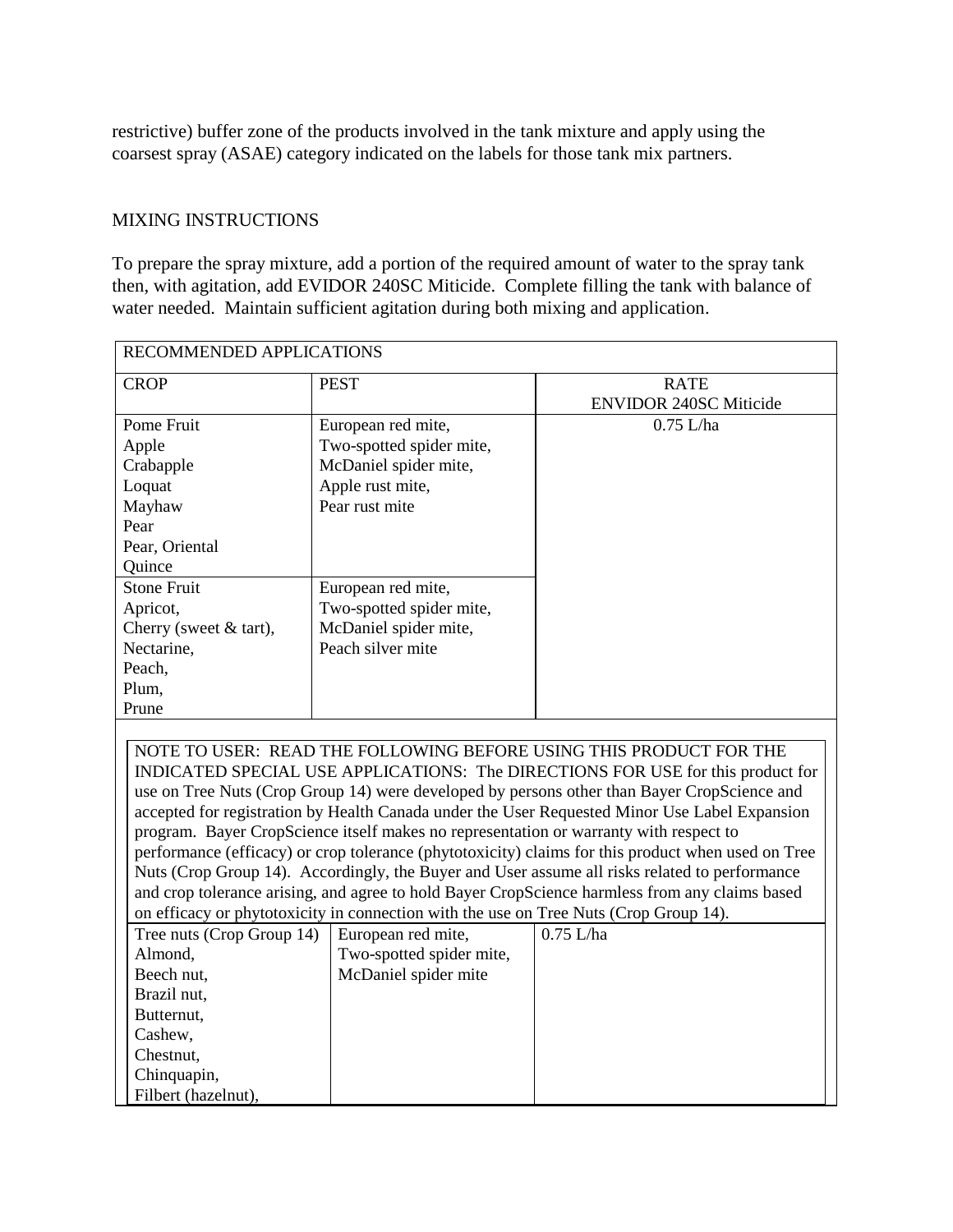| Hickory nut,                                                                                          |                                              |                                                                                                       |  |  |  |
|-------------------------------------------------------------------------------------------------------|----------------------------------------------|-------------------------------------------------------------------------------------------------------|--|--|--|
| Macadamia nut (bush nut),                                                                             |                                              |                                                                                                       |  |  |  |
| Pecan,                                                                                                |                                              |                                                                                                       |  |  |  |
| Walnut (black and                                                                                     |                                              |                                                                                                       |  |  |  |
| English)                                                                                              |                                              |                                                                                                       |  |  |  |
|                                                                                                       |                                              |                                                                                                       |  |  |  |
|                                                                                                       |                                              |                                                                                                       |  |  |  |
|                                                                                                       |                                              |                                                                                                       |  |  |  |
|                                                                                                       |                                              |                                                                                                       |  |  |  |
|                                                                                                       |                                              | APPLICATION TIMING: Post-bloom Application Only. For all crops, apply specified rate as               |  |  |  |
|                                                                                                       |                                              | a dilute or concentrate foliar spray at threshold for target mite pest. Consult local experts for     |  |  |  |
| treatment threshold. Thorough coverage of foliage is essential for optimum control.                   |                                              |                                                                                                       |  |  |  |
| MAXIMUM NUMBER OF APPLICATIONS: 1 per year.                                                           |                                              |                                                                                                       |  |  |  |
| Maximum ENVIDOR 240SC Miticide allowed per crop season: 0.75 L/ha.                                    |                                              |                                                                                                       |  |  |  |
|                                                                                                       |                                              | PRE-HARVEST INTERVAL (PHI): Allow at least 7 days between application and harvest.                    |  |  |  |
|                                                                                                       |                                              | The specified rate per hectare is for standard size trees, 4.5 to 5.5 metres high, which require 3000 |  |  |  |
|                                                                                                       |                                              | L/ha of dilute spray for complete coverage to run-off. The amount of ENVIDOR 240SC Miticide           |  |  |  |
| required will vary according to tree size and volume of foliage.                                      |                                              |                                                                                                       |  |  |  |
|                                                                                                       |                                              | Application rate should be based on the Tree-Row-Volume/Density concept for either dilute or          |  |  |  |
|                                                                                                       |                                              | concentrate applications. For determining product required in concentrate applications, first         |  |  |  |
|                                                                                                       |                                              | determine amount of spray volume per hectare necessary to spray-to-drip in a dilute application in an |  |  |  |
|                                                                                                       |                                              | orchard. Based on this volume, calculate amount of product per hectare required. Apply an             |  |  |  |
| equivalent amount of product per hectare for concentrated sprays.                                     |                                              |                                                                                                       |  |  |  |
| For concentrated sprays:                                                                              |                                              |                                                                                                       |  |  |  |
| Minimum application volume: Pome fruit: for full-sized trees is 1000L/ha                              |                                              |                                                                                                       |  |  |  |
|                                                                                                       | Stone fruit: for full-sized trees is 500L/ha |                                                                                                       |  |  |  |
|                                                                                                       | Tree Nuts (Crop Group 14) is 500 L/ha        |                                                                                                       |  |  |  |
| ADDITIONAL RESTRICTIONS:                                                                              |                                              |                                                                                                       |  |  |  |
| Do not graze treated orchards.                                                                        |                                              |                                                                                                       |  |  |  |
| Do not use in orchards inter-planted with other crops.                                                |                                              |                                                                                                       |  |  |  |
| Grape                                                                                                 | European red mite,                           | $0.75$ L/ha                                                                                           |  |  |  |
|                                                                                                       | Two-spotted spider mite,                     |                                                                                                       |  |  |  |
|                                                                                                       | McDaniel spider mite                         |                                                                                                       |  |  |  |
| APPLICATION TIMING: Post-bloom Application Only. For grapes, apply specified rate as a                |                                              |                                                                                                       |  |  |  |
| dilute foliar spray at threshold for target mite pest. Consult local experts for treatment threshold. |                                              |                                                                                                       |  |  |  |
| Thorough coverage of foliage is essential for optimum control.                                        |                                              |                                                                                                       |  |  |  |
| PRE-HARVEST INTERVAL (PHI): Allow at least 14 days between application and harvest.                   |                                              |                                                                                                       |  |  |  |
| MAXIMUM NUMBER OF APPLICATIONS: 1 per year. Maximum ENVIDOR 240SC Miticide                            |                                              |                                                                                                       |  |  |  |
| allowed per crop season: 0.75 L/ha.                                                                   |                                              |                                                                                                       |  |  |  |
| Minimum application volumes: 1000 L/ha.                                                               |                                              |                                                                                                       |  |  |  |
|                                                                                                       |                                              |                                                                                                       |  |  |  |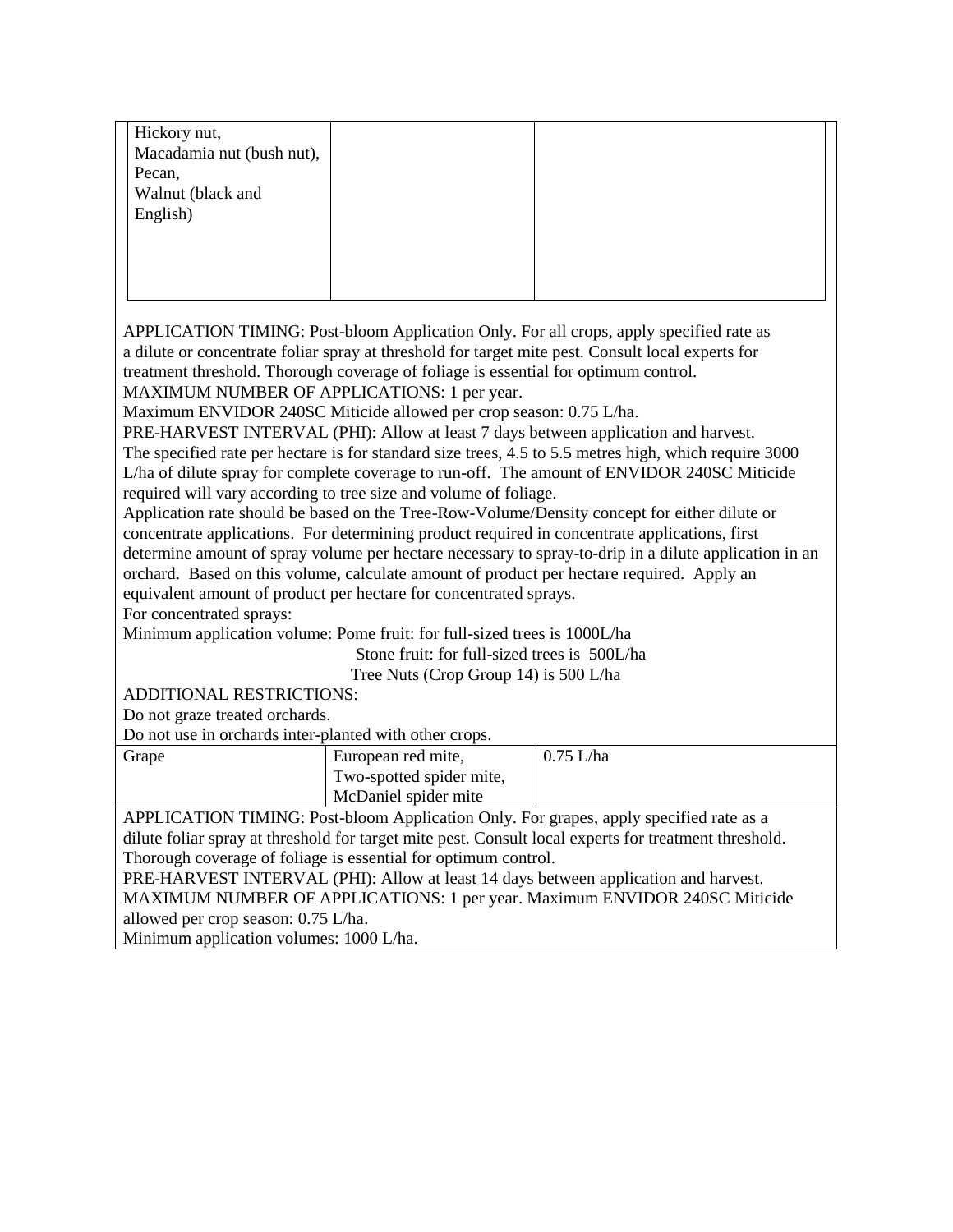# NOTE TO USER: READ THE FOLLOWING BEFORE USING THIS PRODUCT FOR THE INDICATED SPECIAL USE APPLICATIONS:

The DIRECTIONS FOR USE for this product for the use described below were developed by persons other than Bayer CropScience and accepted for registration by Health Canada under the User Requested Minor Use Label Expansion program. Bayer CropScience itself makes no representation or warranty with respect to performance (efficacy) or crop tolerance (phytotoxicity) claims for this product when used on the crops listed below.

Accordingly, the Buyer and User assume all risks related to performance and crop tolerance arising, and agree to hold Bayer CropScience harmless from any claims based on efficacy or phytotoxicity in connection with the use described below.

| <b>CROP</b>                                                                                                                                                                         | <b>PEST</b>                                                                                      | <b>RATE</b>          |  |  |  |  |
|-------------------------------------------------------------------------------------------------------------------------------------------------------------------------------------|--------------------------------------------------------------------------------------------------|----------------------|--|--|--|--|
|                                                                                                                                                                                     |                                                                                                  | <b>ENVIDOR 240SC</b> |  |  |  |  |
| Blueberry (highbush and lowbush)                                                                                                                                                    | Blueberry bud mite                                                                               | $1.3$ L/ha           |  |  |  |  |
|                                                                                                                                                                                     |                                                                                                  |                      |  |  |  |  |
|                                                                                                                                                                                     | APPLICATION TIMING: For all crops, apply specified rate as a dilute spray of 100 to 1000 L/ha at |                      |  |  |  |  |
| threshold for target mite pest. Consult local experts for treatment threshold. Thorough coverage of                                                                                 |                                                                                                  |                      |  |  |  |  |
| foliage is essential for optimum control.                                                                                                                                           |                                                                                                  |                      |  |  |  |  |
| MAXIMUM NUMBER OF APPLICATIONS: 1 per year.<br>MAXIMUM AMOUNT OF ENVIDOR 240SC allowed per crop season: 1.3 L/ha.                                                                   |                                                                                                  |                      |  |  |  |  |
|                                                                                                                                                                                     |                                                                                                  |                      |  |  |  |  |
| PRE-HARVEST INTERVAL (PHI): Allow at least 7 days between application and harvest.<br>ADDITIONAL RESTRICTIONS: Do not graze treated fields. Do not use in fields inter-planted with |                                                                                                  |                      |  |  |  |  |
| other crops.                                                                                                                                                                        |                                                                                                  |                      |  |  |  |  |
| NOTE TO USER: Read the following before using this product in hops. The DIRECTIONS                                                                                                  |                                                                                                  |                      |  |  |  |  |
| FOR USE for this product for the use in hops were developed by persons other than Bayer                                                                                             |                                                                                                  |                      |  |  |  |  |
| CropScience and accepted for registration by Health Canada under the User Requested Minor                                                                                           |                                                                                                  |                      |  |  |  |  |
| Use Label Expansion program. Bayer CropScience itself makes no representation or warranty                                                                                           |                                                                                                  |                      |  |  |  |  |
| with respect to performance (efficacy) or crop tolerance (phytotoxicity) claims for this product                                                                                    |                                                                                                  |                      |  |  |  |  |
| when used in hops. Accordingly, the Buyer and User assume all risks related to performance and                                                                                      |                                                                                                  |                      |  |  |  |  |
| crop tolerance arising, and agree to hold Bayer CropScience harmless from any claims based on                                                                                       |                                                                                                  |                      |  |  |  |  |
| efficacy or phytotoxicity in connection with the use in hops.                                                                                                                       |                                                                                                  |                      |  |  |  |  |
| Crop                                                                                                                                                                                | Pest                                                                                             | Rate                 |  |  |  |  |
| Hops                                                                                                                                                                                | Two-spotted spider mite                                                                          | $0.75$ L/ha          |  |  |  |  |
| APPLICATION TIMING: Apply specified rate as a dilute foliar spray at threshold for target                                                                                           |                                                                                                  |                      |  |  |  |  |
| mite pest. Thorough coverage of foliage is essential for optimal control. Recommended water                                                                                         |                                                                                                  |                      |  |  |  |  |
| volumes are 500-1000 L/ha. Consult local experts for treatment threshold.                                                                                                           |                                                                                                  |                      |  |  |  |  |
| MAXIMUM NUMBER OF APPLICATIONS: 1 per year.                                                                                                                                         |                                                                                                  |                      |  |  |  |  |
| MAXIMUM AMOUNT OF ENVIDOR 240SC allowed per crop season: 0.75 L/ha.                                                                                                                 |                                                                                                  |                      |  |  |  |  |
| PRE-HARVEST INTERVAL (PHI): Allow at least 21 days between application and harvest.                                                                                                 |                                                                                                  |                      |  |  |  |  |

# RESISTANCE MANAGEMENT RECOMMENDATIONS

For resistance management, please note that ENVIDOR 240SC Miticide contains a Group 23 acaricide, a lipid biosynthesis inhibitor (LBI). Any mite population may contain or develop